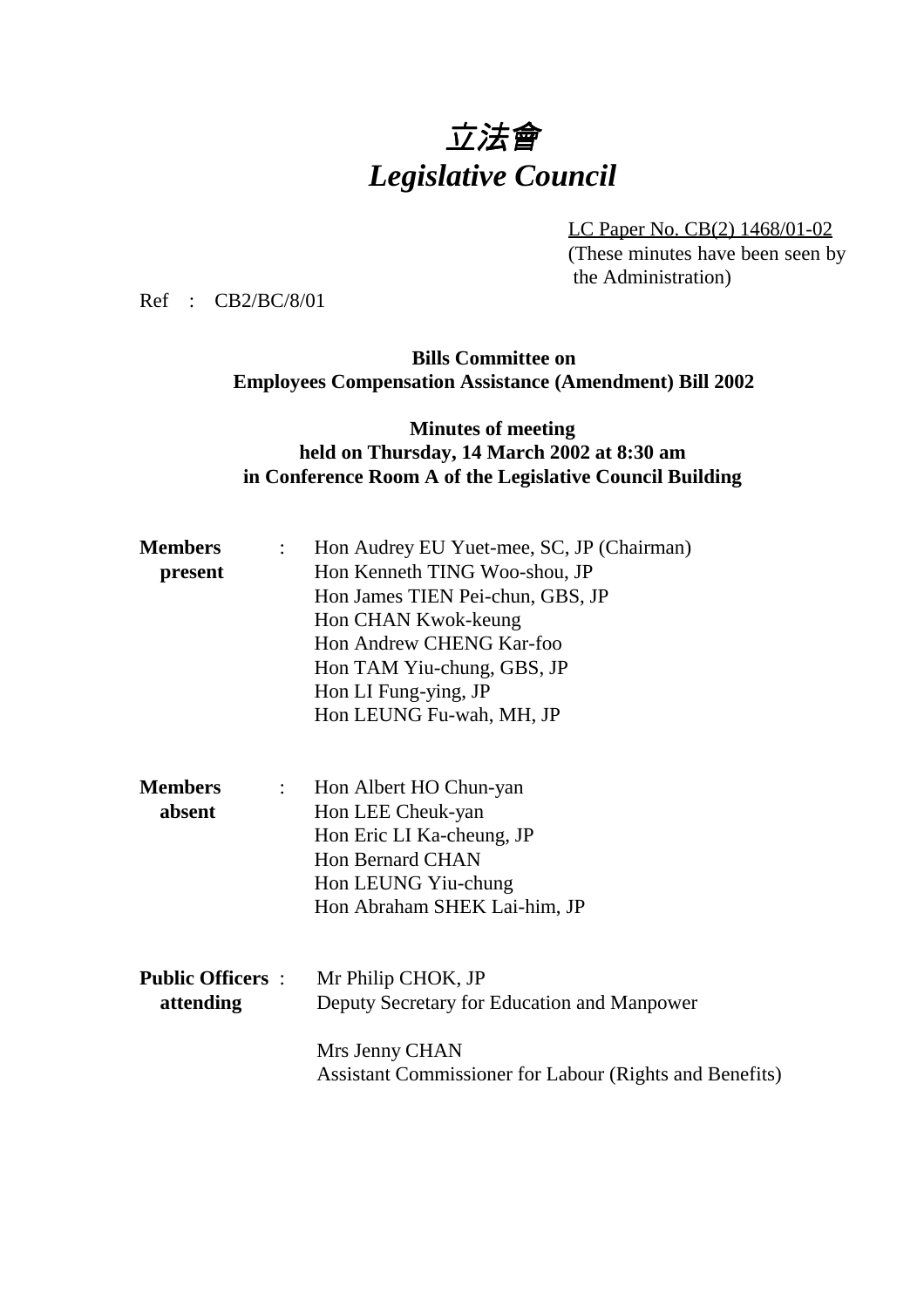|                               |                           | Mr LAI Ka-tong<br>Senior Labour Officer (Compensation)      |
|-------------------------------|---------------------------|-------------------------------------------------------------|
|                               |                           | Mr Lawrence PENG Si-yun<br><b>Senior Government Counsel</b> |
| <b>Clerk</b> in<br>attendance |                           | : Mrs Sharon TONG<br>Chief Assistant Secretary (2)1         |
| <b>Staff</b> in<br>attendance | $\mathbb{R}^{\mathbb{Z}}$ | <b>Miss Kitty CHENG</b><br>Assistant Legal Adviser 5        |
|                               |                           | Mr Raymond LAM<br>Senior Assistant Secretary (2)5           |

#### **I. Election of Chairman**

ı

Ms Audrey EU was elected Chairman of the Bills Committee. She declared that she had on previous occasions provided legal advice to the Employees Compensation Assistance Fund Board in the past.

#### **II. Meeting with the Administration**

2. The Bills Committee deliberated (Index of proceedings attached at **Annex**).

3. The Bills Committee requested the Administration to provide a written response on the following -

- (a) the basis for projecting the liabilities of \$350 million arising from the injury claims referred to in paragraph 8 of the Legislative Council Brief, a breakdown of the injury claims, the dates when the respective accidents happened and when the claims payment were due;
- (b) the details of the proposed Employees Compensation Insurance Insolvency Scheme, including how the Scheme would operate, views of the insurance industry on the proposed Scheme and the timetable for implementation;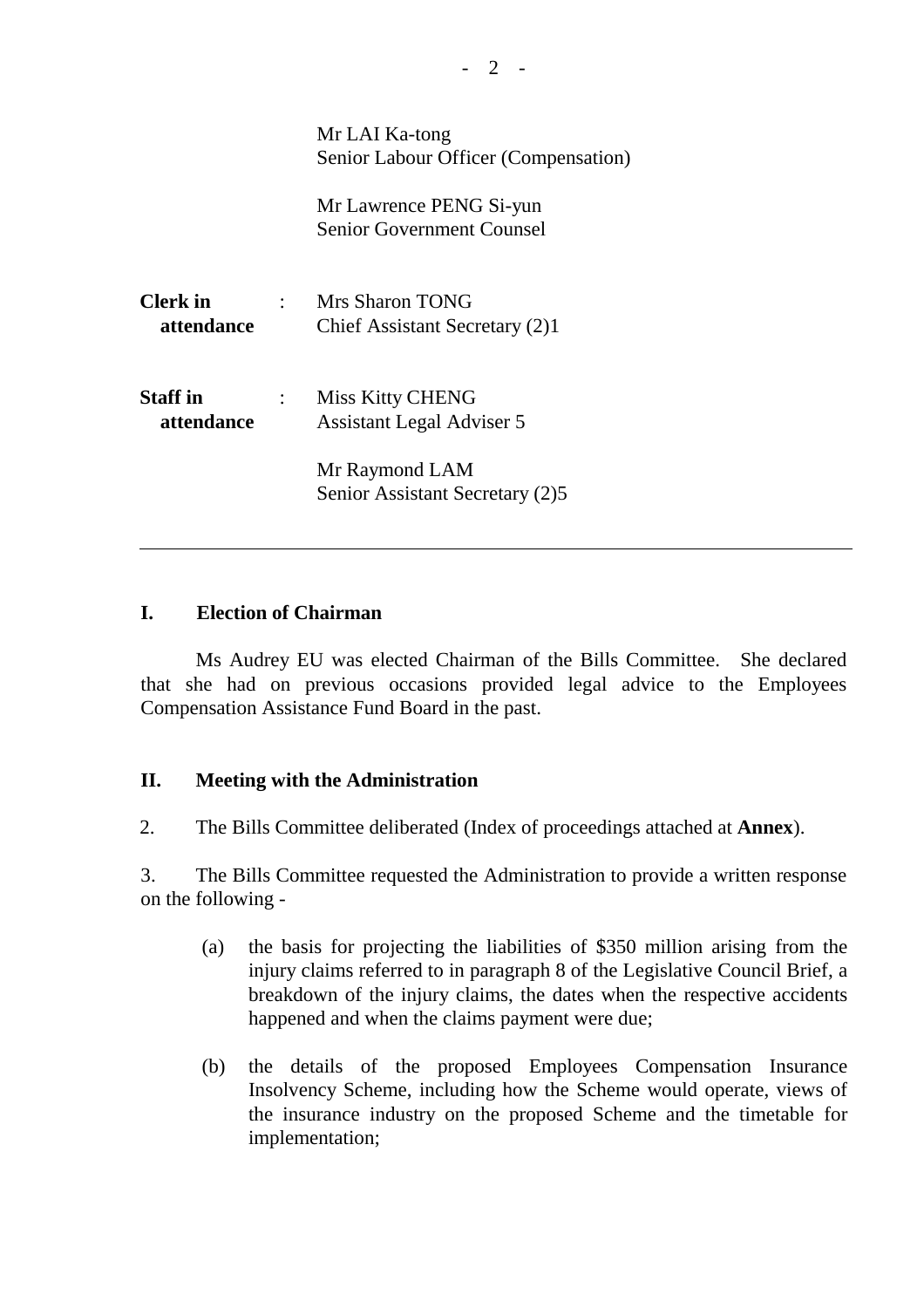- (c) overseas experience in respect of a compensation fund which dealed with insolvencies of insurers underwriting employees' compensation; and
- (d) the regulation of insurance companies underwriting employees' compensation and how the existing regulatory regime applied to insurance companies with parent companies in overseas countries.

4. As members were particularly concerned about how the existing regulatory regime applied to insurance companies with parent companies in overseas countries and how the proposed Employees Compensation Insurance Insolvency Scheme would operate, the Bills Committee considered that representatives of the Financial Services Bureau and Office of the Commissioner of Insurance should attend the next meeting to answer questions on these matters.

- 5. Members agreed that the next meeting be held on 3 April 2002 at 4:30 pm.
- 6. There being no other business, the meeting ended at 9:30 am.

Council Business Division 2 Legislative Council Secretariat 27 March 2002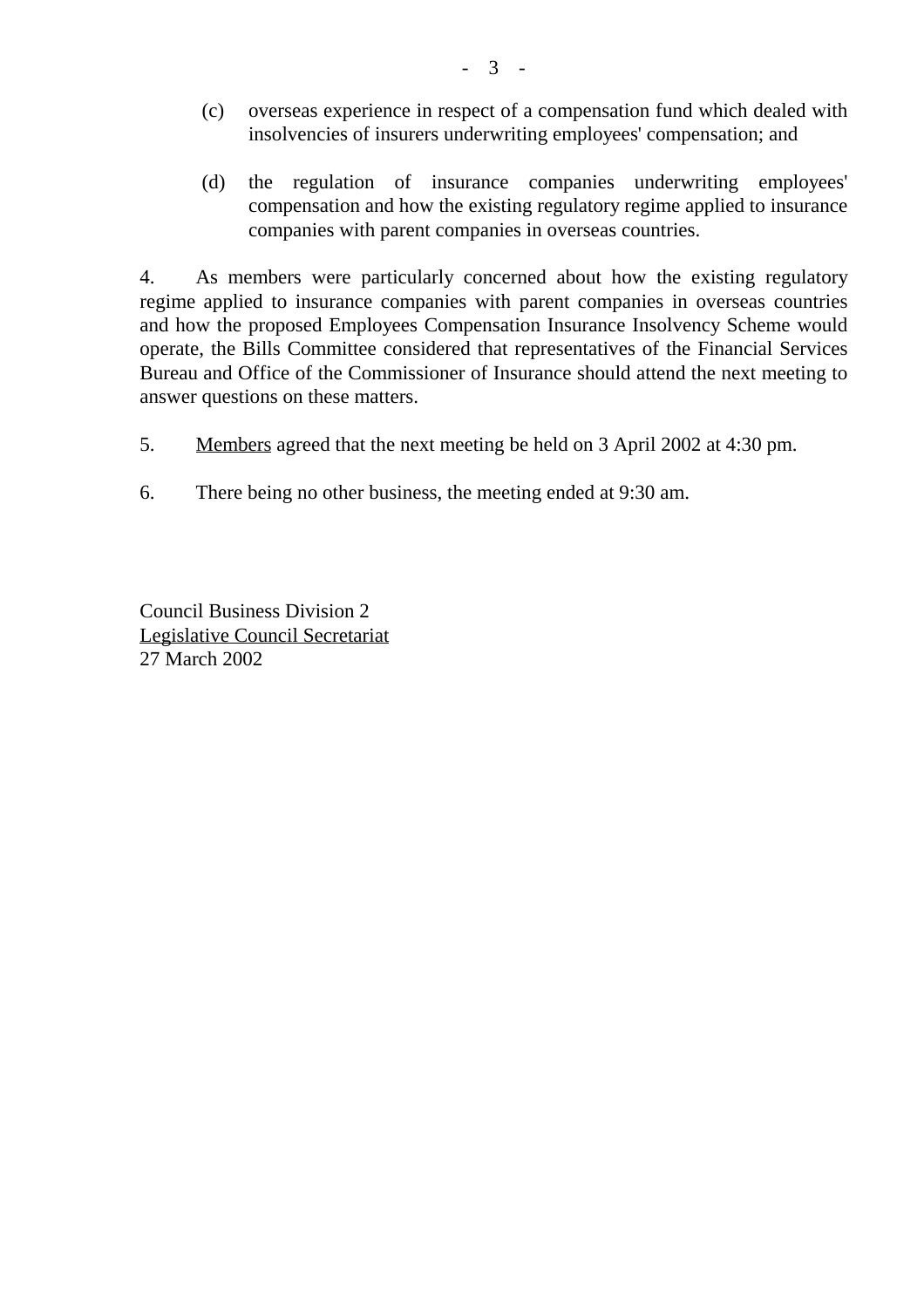# **Proceedings of meeting of the Bills Committee on Employees Compensation Assistance (Amendment) Bill 2002 on Thursday, 14 March 2002 at 8:30 am in Conference Room A of the Legislative Council Building**

| Time          | <b>Speaker</b>                           | Subject(s)                                     | <b>Action required</b> |
|---------------|------------------------------------------|------------------------------------------------|------------------------|
| $0000 - 0122$ | Mr Kenneth TING, Mr Election of Chairman |                                                |                        |
|               | James TIEN, Mr TAM                       |                                                |                        |
|               | Yiu-chung, Mr CHAN                       |                                                |                        |
|               | Kwok-keung, Ms Audrey                    |                                                |                        |
|               | EU                                       |                                                |                        |
| $0123 - 0223$ | Chairman                                 | Opening remarks                                |                        |
| 0224 - 1042   | Admin                                    | Briefing on the Bill                           |                        |
| 1043 - 1213   | Chairman                                 | Declaration of having provided legal advice to |                        |
|               |                                          | the Employees Compensation Assistance Fund     |                        |
|               |                                          | (EACF) Board in the past                       |                        |
| 1214 - 1545   | Mr James TIEN                            | Monitoring of insurance companies with         |                        |
|               |                                          | parent companies in overseas<br>countries,     |                        |
|               |                                          | invitation of representatives of Financial     |                        |
|               |                                          | Services Bureau to attend meeting of the Bills |                        |
|               |                                          | Committee and the Administration's role in     |                        |
|               |                                          | employees' compensation                        |                        |
| $1546 - 1852$ | Admin                                    | - ditto -                                      |                        |
| 1853 - 2044   | Mr James TIEN                            | - ditto -                                      |                        |
| $2045 - 2136$ | $\overline{\text{Chairman}}$             | Discussion of the monitoring of insurance      |                        |
|               |                                          | companies in the relevant Panel                |                        |
| $2137 - 2248$ | Mr James TIEN                            | - ditto -                                      |                        |
| 2249 - 2320   | Mr Kenneth TING                          | Invitation of representatives of Financial     |                        |
|               |                                          | Services Bureau to the Bills Committee's       |                        |
|               |                                          | meeting                                        |                        |
| 2321 - 2417   | Mr LEUNG Fu-wah                          | - ditto -                                      |                        |
| 2418 - 2421   | Chairman                                 | - ditto -                                      |                        |
| 2422 - 2437   | Admin                                    | - ditto -                                      |                        |
| 2438 - 2609   | Mr Andrew CHENG                          | - ditto -                                      |                        |
| 2610 - 2701   | Ms LI Fung-ying                          | Details of outstanding injury claims under the |                        |
|               |                                          | employees compensation policies underwritten   |                        |
|               |                                          | by the insolvent insurers                      |                        |
| 2702 - 2947   | Admin                                    | - ditto -                                      |                        |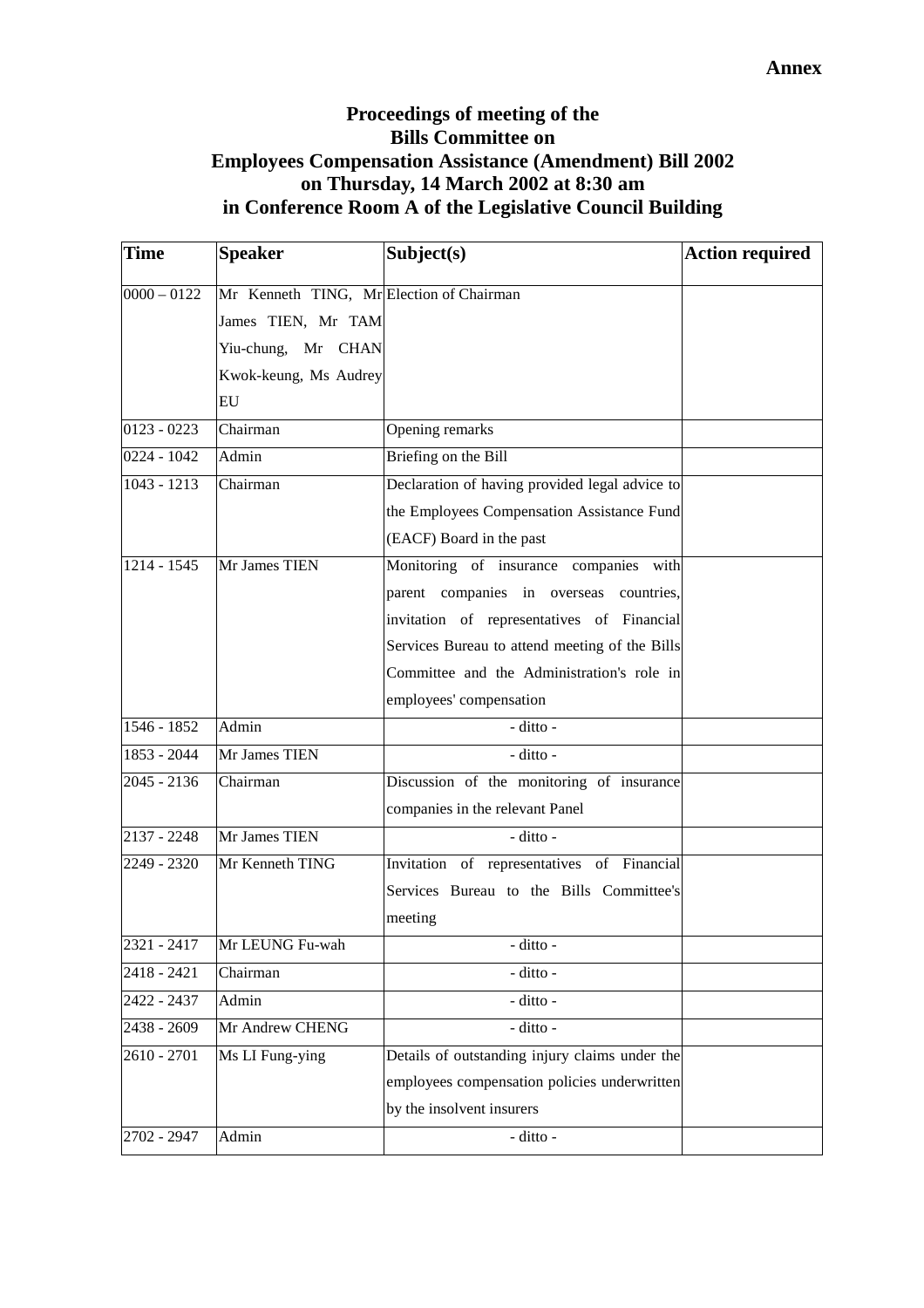| 2948 - 3026 | Ms LI Fung-ying | - ditto -                                                      | $\sqrt{}$                  |
|-------------|-----------------|----------------------------------------------------------------|----------------------------|
|             |                 |                                                                | Administration<br>The      |
|             |                 |                                                                | requested<br>to<br>was     |
|             |                 |                                                                | provide the basis for      |
|             |                 |                                                                | projecting<br>the          |
|             |                 |                                                                | liabilities of<br>\$350    |
|             |                 |                                                                | million arising from       |
|             |                 |                                                                | injury claims<br>the       |
|             |                 |                                                                | referred<br>to<br>in       |
|             |                 |                                                                | paragraph 8 of the         |
|             |                 |                                                                | Legislative Council        |
|             |                 |                                                                | Brief, a breakdown         |
|             |                 |                                                                | of the injury claims,      |
|             |                 |                                                                | the dates when the         |
|             |                 |                                                                | respective accidents       |
|             |                 |                                                                | happened and when          |
|             |                 |                                                                | the claims payment         |
|             |                 |                                                                | were due                   |
| 3027 - 3036 | Chairman        | - ditto -                                                      |                            |
| 3037 - 3229 | Admin           | - ditto -                                                      |                            |
| 3230 - 3257 | Chairman        | - ditto -                                                      |                            |
| 3258 - 3321 | Mr LEUNG Fu-wah | Names of two local subsidiaries of the HIH                     |                            |
|             |                 | Group of Companies which went<br>into                          |                            |
|             |                 | liquidation<br>because<br>provisional<br>of<br>the             |                            |
|             |                 | insolvency of its Australian parent company                    |                            |
| 3322 - 3355 | Admin           | - ditto -                                                      |                            |
| 3356 - 3550 | Mr Andrew CHENG | experience in respect<br>Overseas<br>of<br>a                   |                            |
|             |                 | which<br>compensation<br>fund<br>dealed                        | with The<br>Administration |
|             |                 | insolvencies<br>insurers<br>underwriting was<br>of             | requested<br>to            |
|             |                 | employees' compensation and responsibility provide information |                            |
|             |                 | for taking out employees'<br>compensation on                   | overseas                   |
|             |                 | insurance                                                      | experience in respect      |
|             |                 |                                                                | of a compensation          |
|             |                 |                                                                | fund which dealed          |
|             |                 |                                                                | with insolvencies of       |
|             |                 |                                                                | insurers underwriting      |
|             |                 |                                                                | employees'                 |
|             |                 |                                                                | compensation               |
| 3551 - 3603 | Chairman        | Responsibility for taking out employees'                       |                            |
|             |                 | compensation insurance                                         |                            |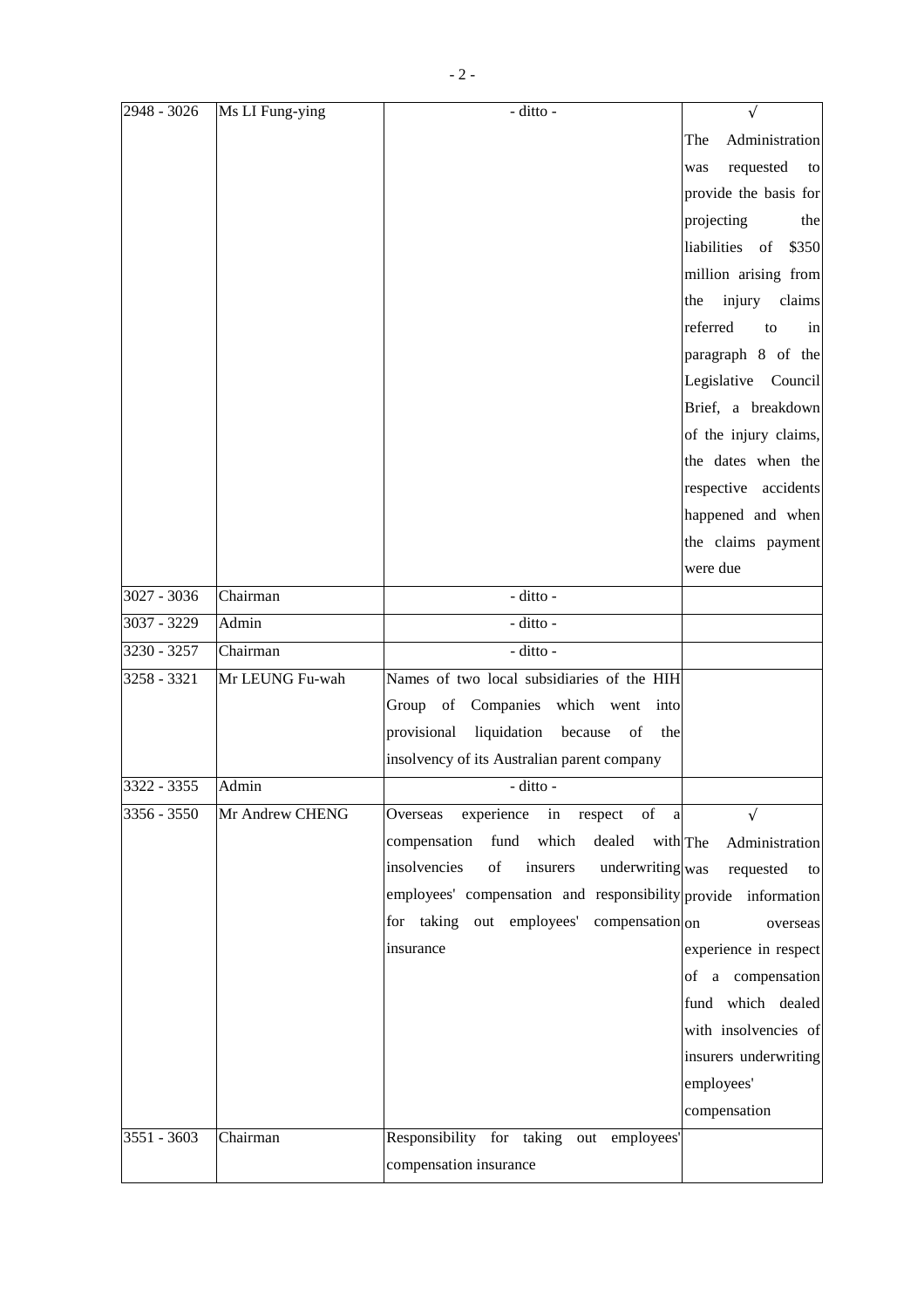| 3604 - 3649   | Admin               | - ditto -                                   |                        |
|---------------|---------------------|---------------------------------------------|------------------------|
| $3650 - 3753$ | Mr Andrew CHENG     | - ditto -                                   |                        |
| 3754 - 3755   | Chairman            | - ditto -                                   |                        |
| 3756 - 3805   | Mr Andrew CHENG     | - ditto -                                   |                        |
| 3806 - 3819   | Chairman            | - ditto -                                   |                        |
| 3820 - 3839   | Admin               | - ditto -                                   |                        |
| 3840 - 3857   | Mr Andrew CHENG     | - ditto -                                   |                        |
| 3858 - 3948   | Mr CHAN Kwok-keung  | Regulation<br>of<br>insurance<br>companies  |                        |
|               |                     | underwriting employees' compensation        |                        |
| 3949 - 3956   | Chairman            | - ditto -                                   | $\sqrt{}$              |
|               |                     |                                             | Administration<br>The  |
|               |                     |                                             | requested<br>to<br>was |
|               |                     |                                             | provide information    |
|               |                     |                                             | on the regulation of   |
|               |                     |                                             | insurance companies    |
|               |                     |                                             | underwriting           |
|               |                     |                                             | employees'             |
|               |                     |                                             | compensation           |
| 3957 - 4024   | Mr TAM Yiu-chung    | - ditto -                                   |                        |
| $4025 - 4036$ | Chairman            | Discussion of the monitoring of insurance   |                        |
|               |                     | companies by the Panel on Financial Affairs |                        |
| $4037 - 4107$ | Mr James TIEN       | - ditto -                                   |                        |
| $4108 - 4130$ | Chairman            | - ditto -                                   |                        |
| 4131 - 4144   | Mr James TIEN       | - ditto -                                   |                        |
| $4145 - 4155$ | Chairman            | - ditto -                                   |                        |
| $4156 - 4202$ | Mr James TIEN       | Timetable for the commencement of the Bill  |                        |
|               |                     | and extension of a government loan to ECAF  |                        |
|               |                     | Board                                       |                        |
| 4203 - 4212   | Admin               | - ditto -                                   |                        |
| $4213 - 4216$ | Admin/Mr James TIEN | - ditto -                                   |                        |
| 4217 - 4242   | Admin               | - ditto -                                   |                        |
| 4243 - 4249   | Chairman            | - ditto -                                   |                        |
| 4250 - 4330   | Admin               | - ditto -                                   |                        |
| 4331 - 4340   | Chairman            | - ditto -                                   |                        |
| 4341 - 4411   | Admin               | - ditto -                                   |                        |
|               |                     |                                             |                        |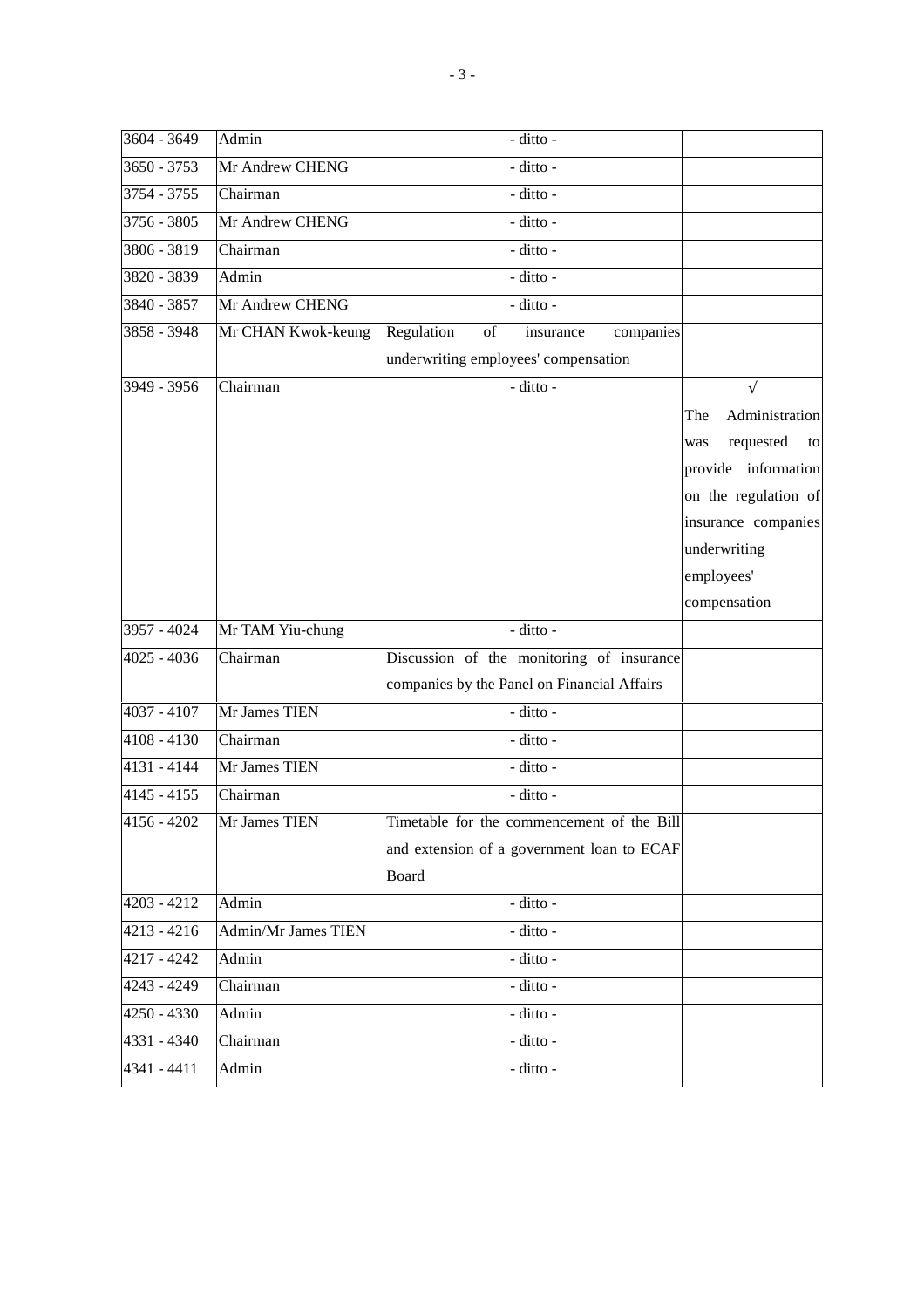| 4412 - 4539   | Mr Andrew CHENG  | $% \overline{a}$ of<br>Regulation<br>insurance<br>companies |                        |
|---------------|------------------|-------------------------------------------------------------|------------------------|
|               |                  | underwriting employees' compensation and The                | Administration         |
|               |                  | operation of the proposed Employees was                     | requested<br>to        |
|               |                  | Compensation Insurance Insolvency Scheme                    | provide information    |
|               |                  |                                                             | on the operation of    |
|               |                  |                                                             | the<br>proposed        |
|               |                  |                                                             | Employees              |
|               |                  |                                                             | Compensation           |
|               |                  |                                                             | Insurance Insolvency   |
|               |                  |                                                             | Scheme                 |
| 4540 - 4606   | Mr TAM Yiu-chung | Discussion of the monitoring of insurance                   |                        |
|               |                  | companies by the Panel on Financial Affairs                 |                        |
| 4607 - 4609   | Chairman         | - ditto -                                                   |                        |
| 4610 - 4829   | Mr James TIEN    | - ditto -                                                   | V                      |
|               |                  |                                                             | Administration<br>The  |
|               |                  |                                                             | requested<br>to<br>was |
|               |                  |                                                             | provide details of the |
|               |                  |                                                             | proposed Employees     |
|               |                  |                                                             | Compensation           |
|               |                  |                                                             | Insurance Insolvency   |
|               |                  |                                                             | Scheme, the views of   |
|               |                  |                                                             | the<br>insurance       |
|               |                  |                                                             | industry<br>the<br>on  |
|               |                  |                                                             | proposed<br>Scheme     |
|               |                  |                                                             | and the timetable for  |
|               |                  |                                                             | implementation         |
| 4830 - 4942   | Admin            | Responsibility of ECAF Board under existing                 |                        |
|               |                  | legislation to indemnify against the default of             |                        |
|               |                  | insolvent insurers                                          |                        |
| 4943 - 4957   | Mr James TIEN    | - ditto -                                                   |                        |
| $4958 - 5006$ | Chairman         | - ditto -                                                   |                        |
| $5007 - 5124$ | Admin            | Proposals in the Bills in respect of the                    |                        |
|               |                  | responsibility of ECAF Board to indemnify                   |                        |
|               |                  | against the default of insolvent insurers                   |                        |
| $5125 - 5205$ | Mr James TIEN    | - ditto -                                                   |                        |
| $5206 - 5218$ | Admin            | - ditto -                                                   |                        |
| 5219 - 5221   | Mr James TIEN    | - ditto -                                                   |                        |
| 5222 - 5235   | Admin            | - ditto -                                                   |                        |
| $5236 - 5246$ | Mr James TIEN    | - ditto -                                                   |                        |
| 5247 - 5307   | Chairman         | - ditto -                                                   |                        |
| 5308 - 5401   | Admin            | - ditto -                                                   |                        |